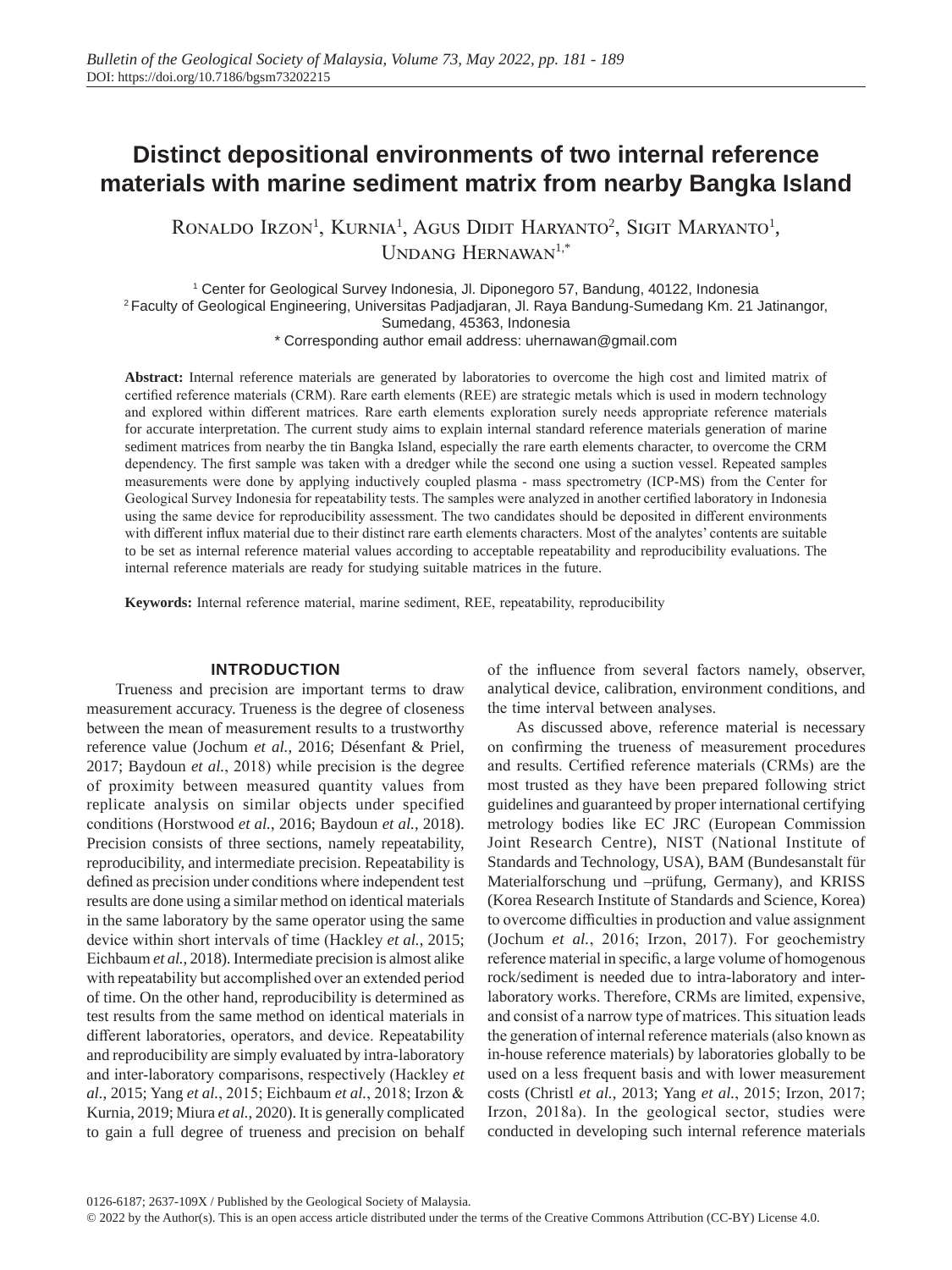which might be improved after a proper inter-laboratories comparison and certified by a competent agency (König *et al.*, 2012; Irzon & Kurnia, 2019).

Rare earth elements (REEs) are the group of strategic metals of the lanthanides plus Yttrium (Y) and Scandium (Sc) that have similar physical and chemical properties. REE is further classified into the light-REE (LREE) which constituted of Lanthanum (La) through Europium (Eu) and heavy-REE (HREE) that consists of Gadolinium (Gd) to Lutetium (Lu) with Y and Sc. LREE is comparatively more abundant, but lower price than HREE. Rare earth metals are very important for modern devices, such as permanent magnet, catalyst, battery, radar, stealth aircraft, robotic, turbine, computer, mobile phone, and Magnetic resonance imaging (MRI) equipment. Because of the significant price and their importance for modern technology, REEs are explored in various types of rock. Granitoids, including the S-type tin-correlated intrusion, normally contain more REE than other non-altered igneous rocks. Supergene type deposits are the REE enrichment due to intensive bedrock weathering in tropical and subtropical climates (i.e. Irzon *et al.*, 2016; Yaraghi *et al.*, 2016; Ram *et al.*, 2019). The group of elements is concentrated at an economic degree within tin and bauxite tailings in various locations (Golev *et al.*, 2014; Purwadi *et al.*, 2020). Because of these reasons, tin mineralized regions are often studied for their REE composition. Various REE works were conducted in Bangka, but only the Triassic Main Range granitic rocks study from Ng *et al.* (2017) provides the complete REE with U and Th compositions.

Bangka is one of the Indonesian tin islands together with Kundur, Singkep, and Belitung. Tin mineralization in those islands is closely associated with the Southeast Asian tin belt which expands from Indonesia through Singapore, Malaysia, Burma (Myanmar), and northern Thailand (Schwartz & Surjono, 1991; Purwadi *et al.*, 2020). Tin ores were majorly exploited from the tin-bearing granite and along the river banks. Because of the lack of new primary deposit discovery, tin mining moved offshore nearby its primary source since at least two decades ago as happened in Bangka. Therefore, studies on exploring REE correlation to tin mineralization both on the land and offshore are prospective. These investigations surely need appropriate reference materials with specific matrices for analysis quality assessments. This paper aims to illustrate the generation of internal standard material with offshore sediment matrices nearby the tin Bangka Island, especially the REE composition character. The inter-laboratory analysis complements this research and evaluates the robustness of the reference value from the selected materials. On the emerging researches about REE both onshore and offshore, this material would be useful for future explorations.

## **GEOLOGICAL SETTING**

Morphology of Bangka consists of wavy plains to hills with an altitude ranging from 0 to 699 m above sea level with Mount Menumbing at the west is the highest mountain. The Bangka capital i.e., Pangkal Pinang is situated near the east shore on the island. Geological condition of Bangka Island is drawn into two maps, namely the South Bangka Sheet (Margono *et al.*, 1995) and the North Bangka Sheet (Mangga & Djamal, 1994). The island is built of igneous, sedimentary, and metamorphic rock units from the oldest to the youngest namely, Pemali Metamorphic Complex, Tanjung Genting Formation, Klabat Granite, Ranggam Formation, and alluvium. The Carboniferous Pemali Metamorphic Complex which consists of phyllite, schist, and quartzite is the oldest rock unit in Bangka and unconformably underlies the Early Triassic Tanjung Genting Formation that constituted of alternating sandstone and claystone. More than half part of Bangka is built of Tanjung Genting Formation (Schwartz & Surjono, 1991).

Since the Late Triassic, Klabat batholith which composition range from gabbro to granite intruded both the Pemali Metamorphic Complex and Tanjung Genting Formation. Recently, Ng *et al.* (2017) subdivided Klabat batholith into several plutons based on their age with petrographic and geochemical characteristics. Most of the plutons are tin-bearing intrusions and serve as primary tin deposits. Some of the tin-associated plutons are weathered and the weathered materials turn into tin placer deposits (Purwadi *et al.*, 2020). Ranggam Formation was sedimented during Miocene to Pliocene and built of alternating sandstone, claystone and conglomerate. The Quaternary sedimentary rock units is composed of alluvium, swamp deposit, and quartz sand. The geological map of the studied Bangka island is presented in Figure 1.



**Figure 1:** Regional Geology of Bangka Island which is located at the east of Sumatra (modified from Margono *et al*., 1995 and Mangga & Djamal, 1994).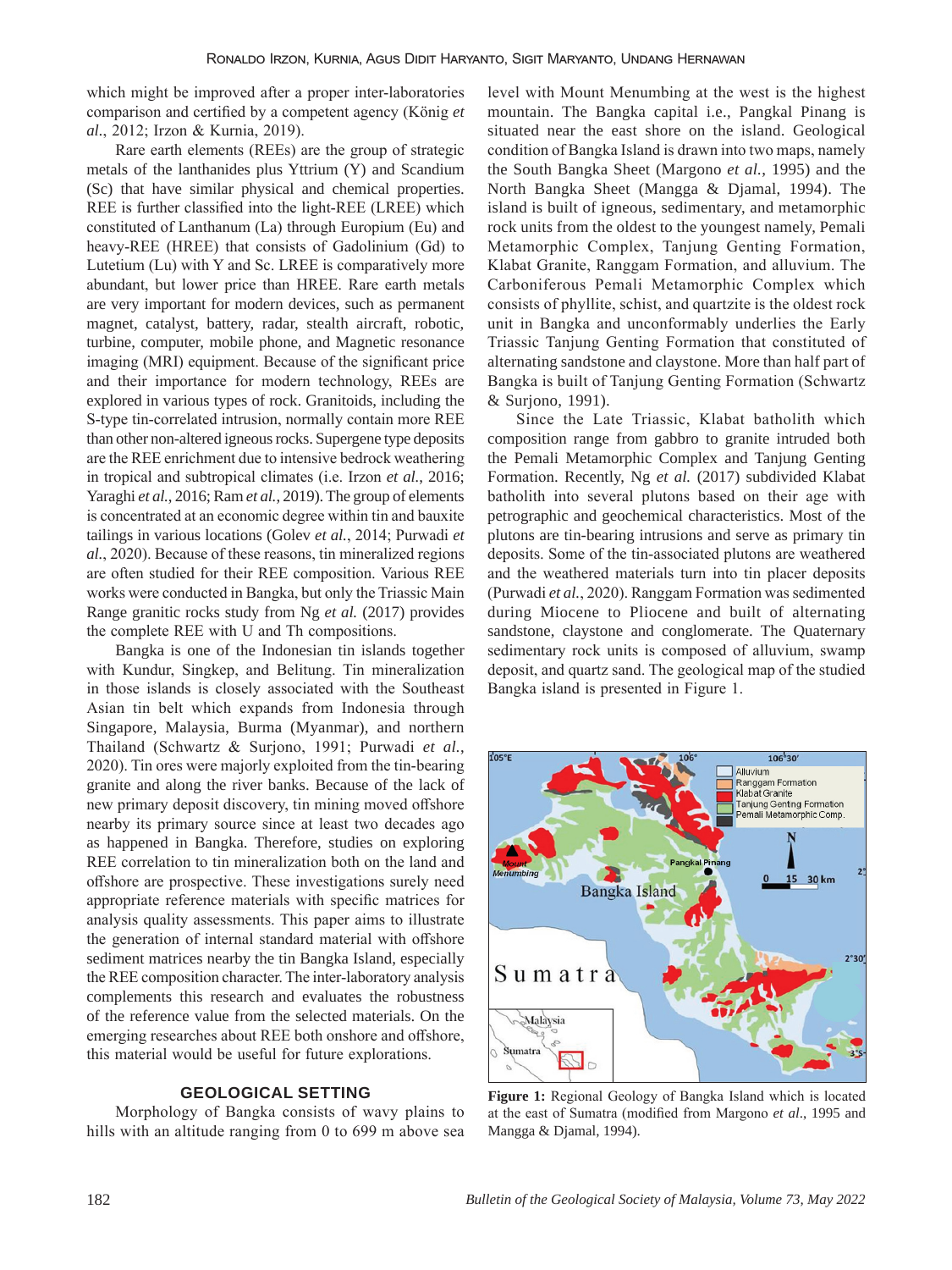### **MATERIALS AND METHODS**

## **Sample collection**

Two marine sediments for internal reference material candidates in this study were taken on the work area of PT Timah Tbk which exploits tin from both land and waters at Bangka and Belitung islands. The company employs dredgers and production suction vessels for offshore works while excavators, trucks, and dozers are utilized in land minings. The first candidate (KKRK 04) is a greyish to reddish clay with a small number of quartz grains taken from a dredger of 19.5 m depth (Figure 2a). Greyish clay marine sediment from a suction vessel as shown in Figure 2c is the second sample (KHRK 11). Numbers of plastic bags were used to store the samples before they were sent to the Laboratory of Center for Geological Survey in Bandung for REE analysis.

#### **Experimental procedures**

In the laboratory, both of the samples were dried under sunlight for a day at a minimum. The samples are not hard rock, so should not be washed to prevent lost of material. Before the chemical preparation, these samples had passed through the homogeneity process. The samples were crushed, milled, and filtered to obtain the -200 mesh fraction. Internal reference material candidates were put into separated plastic barrels to be rolled manually for at least eight hours. The samples were then split and stored in glass containers (Figure 2b and 2d). Metal containers that might disturb the homogeneity during a long period of storage should be avoided. Several splits of samples were sent to another certified laboratory for reproducibility assessment.

Chloric acid (HClO<sub>3</sub>), nitric acid (HNO<sub>3</sub>), and formic acid (HOOH) and perchloric acid were added to 0.1 g of sample in Teflon glasses. The glasses were then put on a hotplate and dried until almost all of the solution evaporated. The addition of perchloric acid  $(HClO<sub>4</sub>)$  is urgent if the sample is not fully destructed. Nitric acid 2% was used to dissolve the destructed material in order to keep metals in solution before the instrument analysis. AGV-2 and GBW 7113 as CRMs for this study were also prepared following the same procedure with the samples for accuracy assurance. The iCAP-Q Thermo Fisher Scientific ICP-MS setting and calibration followed the description of previous studies (Irzon & Abdullah, 2016; Irzon, 2018b). The device was chosen because of its high sensitivity and often applied in previous REE explorations and environmental studies (Kamaruzzaman *et al.*, 2011; Pradhan *et al.*, 2015; Irzon & Abdullah, 2016; Irzon, 2017; Irzon *et al.*, 2020).

#### **Acceptance criteria**

The Horwitz equation was applied to evaluate both of the intra-laboratory data and inter-laboratory data.



**Figure 2:** Field conditions and the studied samples: a) a dredger that which was used to collect KHRK 11; b) storages of the greyish to reddish clay (KHRK 11); c) KKRK 04 was attained from a suction vessel; and d) KKRK 04 in glass containers.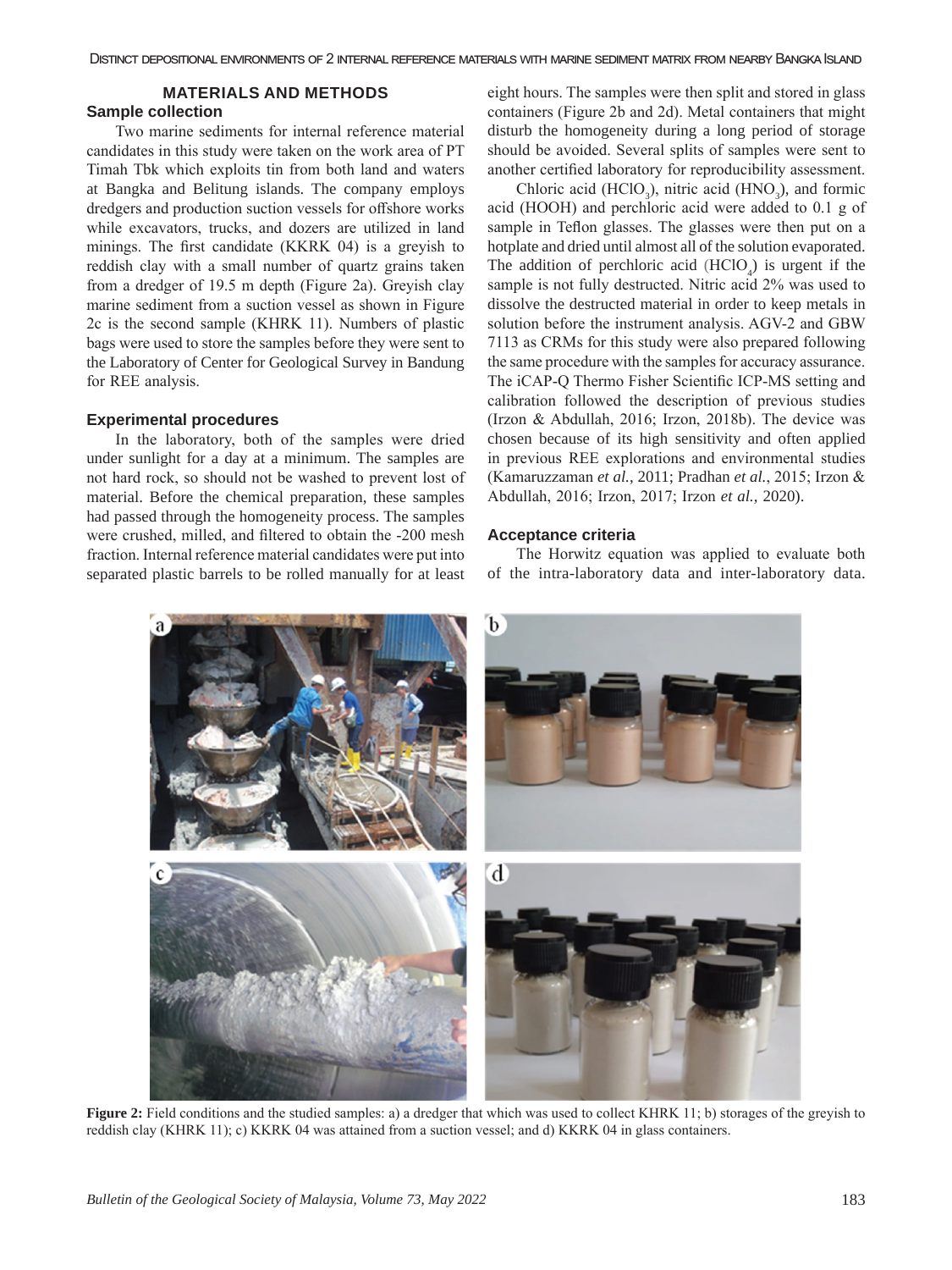Four containers of the reference material candidates were randomly selected for two replicate measurements. The average value for each container analysis is expressed with Xc (Equation 1) while Wc is the absolute difference between the two analyses (Equation 2). The general mean composition of four containers  $(n = 4)$  analysis is coded Xg (Equation 3). Standard deviation from average container  $(S_{avc})$  is determined following Equation 4 whilst standard deviation within samples (Sw) using Equation 5.  $S_{\text{av}}$  and Sw are then used to determine the standard deviation between samples (Ss) as described in Equation 6.

$$
X_c = \frac{X_{c1} + X_{c2}}{2}
$$
 (Eq. 1)

$$
W_c = |X_{c1} - X_{c2}|
$$
 (Eq. 2)

$$
X_g = \frac{\sum X_c}{n}
$$
 (Eq. 3)

$$
S_{ave} = \sqrt{(\sum X_c - X_g / n - 1)}
$$
 (Eq. 4)

$$
S_w = \sqrt{\sum X_g^2 / 2n}
$$
 (Eq. 5)

$$
S_{s} = \sqrt{S_{ave}^{2} - (S_{w}^{2} / 2)}
$$
 (Eq. 6)

Horwitz's prediction value ( $\sigma = (2^{(1-0.5\log Xc)})$  and Horwitz Ratio ( $H<sub>R</sub> = Ss/\sigma$ ) were applied to judge the measurement

results of each analytes. According to previous studies, homogeneity is established with  $S_s < 0.3\sigma$  and  $H_p < 2$  (Torres *et al.*, 2015; Sin & Wong, 2015; Samin *et al.*, 2018). Because Ss was assigned from the measurement of equal materials, procedure, and laboratory but from different containers, it informs the intra-laboratory repeatability. On the other hand, reproducibility was assessed by comparing the interlaboratory data.

# **RESULTS AND DISCUSSION Repeatability and reproducibility**

The measurement results were confirmed true regarding AGV-2 and GBW 7113 analysis with the range of recovery between 82 to 120% (Table 1). According to repeatability tests, Ce, La, and Nd are the three most abundant REE in the KHRK 11 with the averages of 64.48 ppm, 45.04 ppm, and 26.67 ppm, respectively (Table 2). On the other hand, Th content in KKRK 04 is much higher than Nd with the mean of 17.74 ppm and 9.67 ppm, respectively. Both of the reference material candidates indicate almost the same Y compositions which is close to 6.30 ppm. The sample which was taken from a suction vessel is more REE+Y rich than the one from a dredger of 164.22 ppm and 103.98 ppm in comparisons.

Horwitz's prediction value of 16 elements in KHRK 11 is in the range of 1.06 to 3.60 so that the  $0.3\sigma$  counted between 0.33 – 1.08. Most of the analytes standard deviation between samples (Ss) values of KHRK 11 are lower than their correlated 0.3σ to draw the sample homogeneity (Sin & Wong, 2015; Samin *et al.*, 2018; Miura *et al.*, 2020), except Ce and Nd. Nd in the sediment depicts more inhomogeneity than Ce with Ss and 0.3σ is 0.61 and 0.36, respectively (Table 3). However, the precision characteristic of the repeated measurement is acceptable due to the  $H<sub>R</sub>$  of the analytes <2 (Wakagi *et al.*, 2017).

**Table 1:** CRMs measurement results for trueness assessment.

|          |                             | AGV <sub>2</sub>         |                  |                             | GBW 7113                 |                     |
|----------|-----------------------------|--------------------------|------------------|-----------------------------|--------------------------|---------------------|
| Elements | Measurement<br>result (ppm) | Certified value<br>(ppm) | Recovery<br>(% ) | Measurement<br>result (ppm) | Certified value<br>(ppm) | Recovery<br>$(\% )$ |
| Y        | 19.02                       | 20                       | 95.10            |                             |                          | $\qquad \qquad -$   |
| La       | 44.98                       | 38                       | 118.37           |                             | $\qquad \qquad -$        | $\qquad \qquad -$   |
| Ce       | 67.04                       | 68                       | 98.59            | 164.04                      | 163                      | 100.64              |
| Pr       | 8.97                        | 8.3                      | 108.07           | 24.36                       | 18.4                     | 132.39              |
| Nd       | 30.00                       | 30                       | 100.00           | 77.20                       | 64.5                     | 119.69              |
| Sm       | 5.10                        | 5.7                      | 89.47            | 11.89                       | 11.7                     | 101.62              |
| Eu       | 1.62                        | 1.54                     | 105.19           | 1.09                        | 1.18                     | 92.37               |
| Gd       | 5.36                        | 4.69                     | 114.29           | 10.52                       | 9.47                     | 111.09              |
| Tb       | 0.63                        | 0.64                     | 98.44            | 1.50                        | 1.51                     | 99.34               |
| Dy       | 3.30                        | 3.6                      | 91.67            | 7.90                        | 8.19                     | 96.46               |
| Ho       | 0.57                        | 0.71                     | 80.28            | 1.41                        | 1.64                     | 85.98               |
| Er       | 1.78                        | 1.79                     | 99.44            | 4.32                        | 4.31                     | 100.23              |
| Tm       | 0.26                        | 0.26                     | 100.00           | 0.65                        | 0.73                     | 89.04               |
| Yb       | 1.60                        | 1.6                      | 100.00           | 4.02                        | 4.51                     | 89.14               |
| Lu       | 0.21                        | 0.25                     | 84.00            | 0.55                        | 0.67                     | 82.09               |
| Th       | 7.21                        | 6.1                      | 118.20           | 32.46                       | 27.1                     | 119.78              |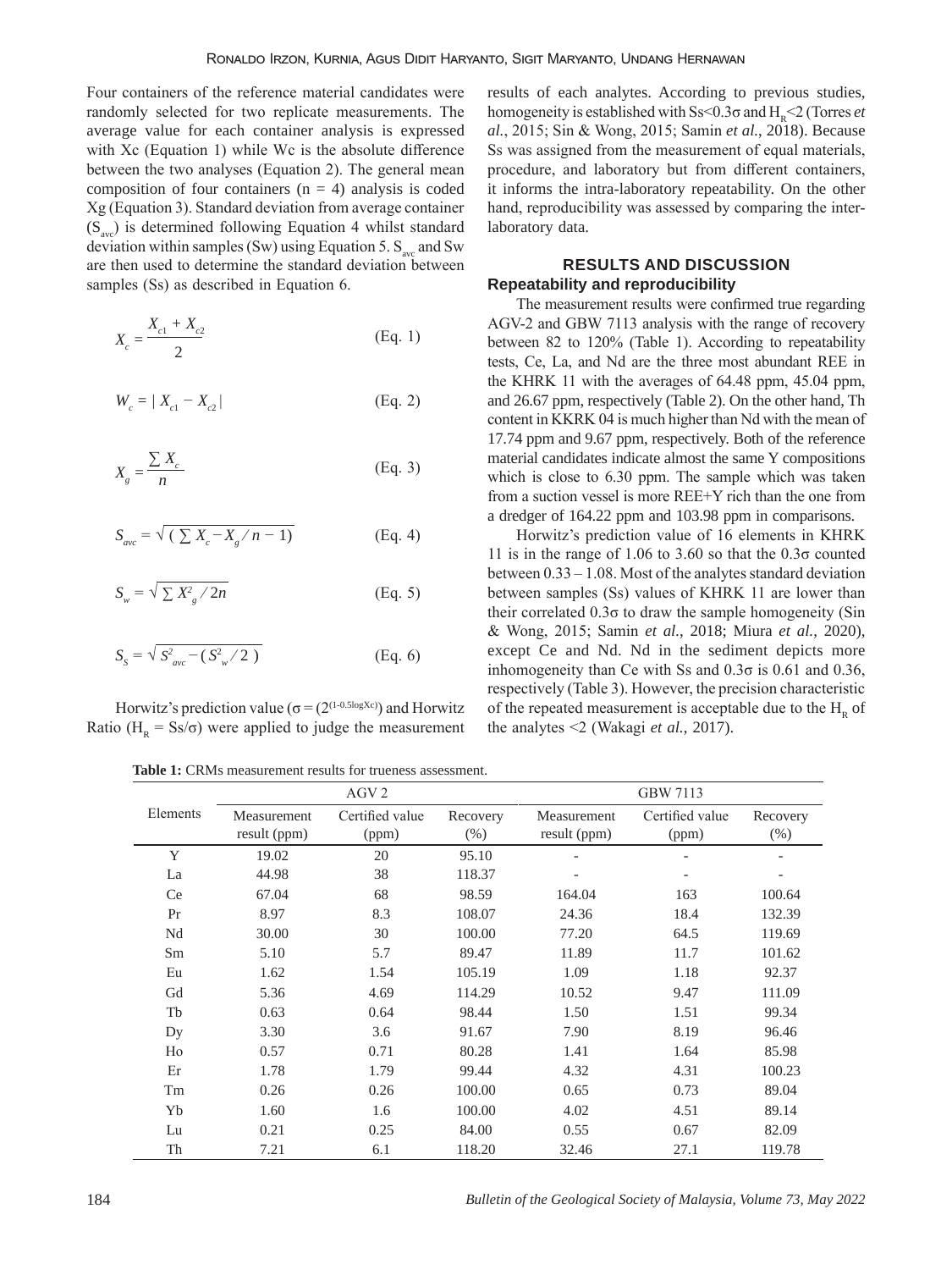|              |             |        | Inter- |             |        |             |        |             |            |
|--------------|-------------|--------|--------|-------------|--------|-------------|--------|-------------|------------|
| Analytes     | Container 1 |        |        | Container 2 |        | Container 3 |        | Container 4 | laboratory |
|              | Test 1      | Test 2 | Test 1 | Test 2      | Test 1 | Test 2      | Test 1 | Test 2      | average    |
| Y            | 6.66        | 6.38   | 6.49   | 6.48        | 6.31   | 5.95        | 6.59   | 6.26        | 6.39       |
| La           | 45.06       | 45.04  | 44.34  | 43.92       | 45.89  | 45.52       | 46.13  | 44.45       | 45.04      |
| Ce           | 63.97       | 63.77  | 63.71  | 63.58       | 65.43  | 65.38       | 66.24  | 63.81       | 64.49      |
| Pr           | 9.14        | 9.06   | 8.90   | 8.64        | 9.20   | 9.14        | 9.33   | 8.87        | 9.04       |
| Nd           | 26.70       | 26.53  | 26.58  | 25.71       | 27.06  | 26.93       | 27.81  | 26.07       | 26.67      |
| Sm           | 4.84        | 4.78   | 4.74   | 4.66        | 4.83   | 4.82        | 4.89   | 4.67        | 4.78       |
| Eu           | 0.05        | 0.06   | 0.05   | 0.05        | 0.06   | 0.05        | 0.05   | 0.06        | 0.05       |
| Gd           | 4.58        | 4.43   | 4.35   | 4.27        | 4.44   | 4.41        | 4.46   | 4.27        | 4.40       |
| Tb           | 0.35        | 0.34   | 0.32   | 0.33        | 0.35   | 0.33        | 0.34   | 0.32        | 0.34       |
| Dy           | 1.58        | 1.53   | 1.42   | 1.48        | 1.55   | 1.52        | 1.60   | 1.50        | 1.52       |
| Ho           | 0.19        | 0.18   | 0.16   | 0.17        | 0.18   | 0.18        | 0.19   | 0.17        | 0.18       |
| Er           | 0.63        | 0.60   | 0.53   | 0.59        | 0.61   | 0.61        | 0.62   | 0.59        | 0.60       |
| Tm           | 0.10        | 0.09   | 0.09   | 0.09        | 0.10   | 0.09        | 0.09   | 0.09        | 0.09       |
| Yb           | 0.62        | 0.62   | 0.56   | 0.61        | 0.60   | 0.63        | 0.62   | 0.64        | 0.61       |
| Lu           | 0.02        | 0.02   | 0.02   | 0.02        | 0.02   | 0.02        | 0.02   | 0.02        | 0.02       |
| Th           | 21.74       | 21.39  | 22.06  | 22.47       | 22.41  | 22.64       | 22.64  | 21.80       | 22.14      |
| $\sum$ REE+Y | 164.49      | 163.43 | 162.26 | 160.6       | 166.63 | 165.58      | 168.98 | 161.79      | 164.22     |

| <b>Table 2:</b> Analysis results of the internal reference candidates (in ppm): a) KHRK 11; and b) KKRK 04. |  |  |  |  |
|-------------------------------------------------------------------------------------------------------------|--|--|--|--|
| a)                                                                                                          |  |  |  |  |

b)

|              | Intra-laboratory data |             |        |             |             |        |        |             |            |  |  |  |
|--------------|-----------------------|-------------|--------|-------------|-------------|--------|--------|-------------|------------|--|--|--|
| Analytes     |                       | Container 1 |        | Container 2 | Container 3 |        |        | Container 4 | laboratory |  |  |  |
|              | Test 1                | Test 2      | Test 1 | Test 2      | Test 1      | Test 2 | Test 1 | Test 2      | average    |  |  |  |
| Y            | 6.13                  | 5.5         | 6.6    | 6.92        | 5.96        | 5.75   | 6.54   | 6.74        | 6.27       |  |  |  |
| La           | 28.47                 | 26.53       | 31.06  | 25.01       | 31.89       | 26.29  | 27.7   | 28.77       | 28.22      |  |  |  |
| <b>Ce</b>    | 50.13                 | 46.03       | 54.36  | 48.19       | 49.35       | 46.38  | 43.66  | 40.66       | 47.35      |  |  |  |
| Pr           | 3.82                  | 3.38        | 4.37   | 3.62        | 4.45        | 3.46   | 3.73   | 4.06        | 3.86       |  |  |  |
| Nd           | 9.81                  | 9.35        | 9.55   | 9.22        | 9.89        | 9.72   | 9.49   | 10.28       | 9.66       |  |  |  |
| Sm           | 2.29                  | 2.13        | 2.59   | 2.23        | 2.54        | 2.17   | 2.25   | 2.48        | 2.34       |  |  |  |
| Eu           | 0.33                  | 0.33        | 0.34   | 0.33        | 0.33        | 0.31   | 0.32   | 0.3         | 0.32       |  |  |  |
| Gd           | 2.53                  | 2.35        | 2.75   | 2.44        | 2.72        | 2.38   | 2.41   | 2.53        | 2.51       |  |  |  |
| Tb           | 0.19                  | 0.18        | 0.22   | 0.18        | 0.2         | 0.18   | 0.18   | 0.2         | 0.19       |  |  |  |
| Dy           | 1.27                  | 1.22        | 1.36   | 1.23        | 1.27        | 1.19   | 1.19   | 1.24        | 1.25       |  |  |  |
| Ho           | 0.18                  | 0.18        | 0.2    | 0.18        | 0.18        | 0.17   | 0.17   | 0.18        | 0.18       |  |  |  |
| Er           | 0.71                  | 0.72        | 0.75   | 0.73        | 0.69        | 0.7    | 0.67   | 0.69        | 0.71       |  |  |  |
| Tm           | 0.13                  | 0.13        | 0.13   | 0.13        | 0.12        | 0.12   | 0.12   | 0.13        | 0.13       |  |  |  |
| Yb           | 0.94                  | 0.95        | 0.98   | 0.94        | 0.89        | 0.91   | 0.88   | 0.93        | 0.93       |  |  |  |
| Lu           | 0.07                  | 0.08        | 0.08   | 0.08        | 0.08        | 0.08   | 0.08   | 0.08        | 0.08       |  |  |  |
| Th           | 18.15                 | 17.35       | 18.01  | 17.12       | 18.64       | 18.06  | 16.67  | 17.93       | 17.74      |  |  |  |
| $\sum$ REE+Y | 107                   | 99.06       | 115.34 | 101.43      | 110.56      | 99.81  | 99.39  | 99.27       | 103.98     |  |  |  |

Even though all analytes of KKRK 04 show well precision, three of them (La, Ce, and Pr) failed to fit the intra-laboratory homogeneity criteria as the Ss values >0.3σ. Cerium is the most abundant REE with the content of 41% and 49% of ∑REE composition in KHRK 11 and KKRK 04, respectively, so that small imperfection during preparation might affect the measurement result. Moreover, cerium normally exists in  $Ce^{3+}$  state but would change to  $Ce^{4+}$  through an oxidizing environment. These candidates might have been exposed in the open air for such a long time before storage which caused some of Ce<sup>3+</sup> oxidized to Ce<sup>4+</sup> (Kozlova et al., 2009; Ghani *et al.*, 2019) and would reduced its homogeneity.

The present reproducibility test was done by only two participating laboratories due to a limited number of ICP-MS equipped research facilities with appropriate certification in Indonesia. Two analytes (Ce and Nd) of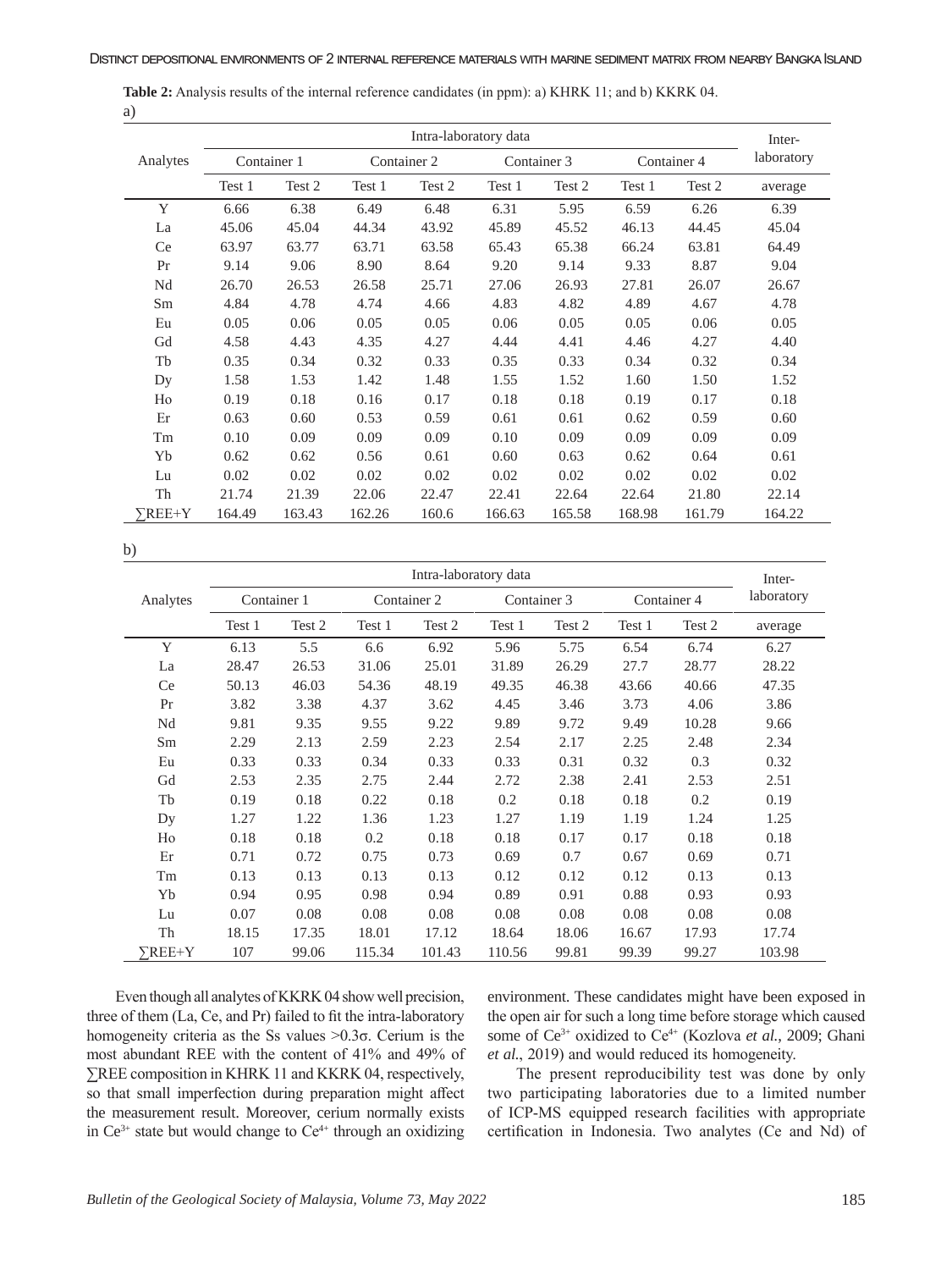|          |           |             | Repeatability |         |               |       | Reproducibility          |                   |       |               |             |                     |  |  |
|----------|-----------|-------------|---------------|---------|---------------|-------|--------------------------|-------------------|-------|---------------|-------------|---------------------|--|--|
|          |           | KHRK 11     |               |         | <b>KKRK04</b> |       |                          | KHRK 11           |       | <b>KKRK04</b> |             |                     |  |  |
| Analytes | <b>Ss</b> | $0.3\sigma$ | $H_R$         | $S_{S}$ | $0.3\sigma$   | $H_R$ | $S_{S}$                  | $0.3\sigma$       | $H_R$ | <b>Ss</b>     | $0.3\sigma$ | $H_R^{\phantom{A}}$ |  |  |
| Y        | 0.17      | 0.45        | 0.11          | 0.37    | 0.46          | 0.24  | 0.29                     | 0.54              | 0.16  | 3.42          | 0.18        | 5.58                |  |  |
| La       | 0.24      | 0.34        | 0.21          | 3.60    | 0.36          | 2.98  | 0.46                     | 0.51              | 0.27  | 3.17          | 0.20        | 4.76                |  |  |
| Ce       | 0.50      | 0.32        | 0.47          | 1.45    | 0.34          | 1.30  | 6.30                     | 0.07              | 8.01  | 3.37          | 0.19        | 5.41                |  |  |
| Pr       | 0.12      | 0.43        | 0.08          | 0.60    | 0.49          | 0.37  | 0.23                     | 0.55              | 0.12  | 0.29          | 0.54        | 0.16                |  |  |
| Nd       | 0.61      | 0.37        | 0.50          | 0.37    | 0.43          | 0.26  | 2.02                     | 0.30              | 2.04  | 3.81          | 0.16        | 7.14                |  |  |
| Sm       | 0.07      | 0.47        | 0.05          | 0.27    | 0.53          | 0.15  | 0.41                     | 0.52              | 0.23  | 0.32          | 0.54        | 0.18                |  |  |
| Eu       | 0.01      | 0.93        | 0.00          | 0.01    | 0.71          | 0.00  |                          |                   |       | 0.03          | 0.59        | 0.02                |  |  |
| Gd       | 0.08      | 0.48        | 0.05          | 0.23    | 0.52          | 0.13  | 0.46                     | 0.51              | 0.27  | 0.40          | 0.52        | 0.23                |  |  |
| Tb       | 0.01      | 0.71        | 0.01          | 0.02    | 0.77          | 0.01  | 0.05                     | 0.59              | 0.03  | 0.08          | 0.58        | 0.04                |  |  |
| Dy       | 0.03      | 0.56        | 0.02          | 0.07    | 0.58          | 0.04  | 0.26                     | 0.55              | 0.14  | 0.49          | 0.51        | 0.29                |  |  |
| Ho       | 0.01      | 0.78        | 0.00          | 0.01    | 0.78          | 0.00  | 0.06                     | 0.59              | 0.03  | 0.13          | 0.57        | 0.07                |  |  |
| Er       | 0.02      | 0.65        | 0.01          | 0.02    | 0.63          | 0.01  | 0.06                     | 0.59              | 0.03  | 0.34          | 0.53        | 0.19                |  |  |
| Tm       | 0.00      | 0.86        | 0.00          | 0.00    | 0.82          | 0.00  | $\overline{\phantom{a}}$ | $\qquad \qquad -$ |       | 0.04          | 0.59        | 0.02                |  |  |
| Yb       | 0.02      | 0.65        | 0.01          | 0.01    | 0.61          | 0.00  | 0.02                     | 0.60              | 0.01  | 0.38          | 0.53        | 0.22                |  |  |
| Lu       | 0.00      | 1.08        | 0.00          | 0.00    | 0.88          | 0.00  | 0.04                     | 0.59              | 0.02  | 0.10          | 0.58        | 0.05                |  |  |
| Th       | 0.21      | 0.38        | 0.16          | 0.76    | 0.39          | 0.59  | 0.35                     | 0.53              | 0.20  | 1.64          | 0.34        | 1.44                |  |  |

**Table 3:** Repeatability and reproducibility results of the two candidates. Grey blocks indicated unacceptable criteria.

**Tabel 4:** Compositional reference values of the marine sediment internal reference materials (in ppm). Numbers in the grey blocks assigned as information values due to repeatability tests.

| Analytes  |       | KHRK 11 |      | KKRK 04 |        |      | Analytes | KHRK 11 |         |      | <b>KKRK04</b> |       |  |
|-----------|-------|---------|------|---------|--------|------|----------|---------|---------|------|---------------|-------|--|
| Y         | 6.52  | $+$     | 0.30 | 7.60    | $+$    | 2.28 | Tb       | 0.36    | $+$     | 0.04 | 0.22          | $+$   |  |
| La        | 44.87 | $+$     | 0.79 | 28.41   | $+$    | 2.23 | Dy       | 1.63    | $+$     | 0.18 | 1.45          | $\pm$ |  |
| <b>Ce</b> | 66.98 | $+$     | 4.26 | 47.89   | 土      | 4.02 | Ho       | 0.20    | $+$     | 0.04 | 0.23          | $+$   |  |
| Pr        | 9.04  | $+$     | 0.21 | 4.10    | $+$    | 0.55 | Er       | 0.63    | $\!+\!$ | 0.06 | 0.85          | $+$   |  |
| Nd        | 27.52 | $+$     | 1.53 | 11.18   | $+$    | 0.62 | Tm       | 0.09    | $+$     | 0.00 | 0.14          | $+$   |  |
| Sm        | 4.94  | $+$     | 0.28 | 2.50    | $+$    | 0.26 | Yb       | 0.61    | $+$     | 0.02 | 1.08          | $+$   |  |
| Eu        | 0.05  | $+$     | 0.01 | 0.34    | $\,$ + | 0.03 | Lu       | 0.04    | $\!+\!$ | 0.03 | 0.12          | $+$   |  |
| Gd        | 4.59  | $+$     | 0.33 | 2.70    | $+$    | 0.25 | Th       | 21.98   | $+$     | 0.52 | 18.49         | $+$   |  |

| <b>l</b> ytes | KHRK 11     |       |      | KKRK 04 |       |      | KHRK 11<br>Analytes |       |       |      | <b>KKRK04</b> |                  |      |  |
|---------------|-------------|-------|------|---------|-------|------|---------------------|-------|-------|------|---------------|------------------|------|--|
| Y             | 6.52        | $+$   | 0.30 | 7.60    | $+$   | 2.28 | Tb                  | 0.36  | $\pm$ | 0.04 | 0.22          | $\!+\!$          | 0.06 |  |
| La            | 44.87       | $+$   | 0.79 | 28.41   | $\pm$ | 2.23 | Dy                  | 1.63  | $\pm$ | 0.18 | 1.45          | $\pm$            | 0.14 |  |
| Ce            | $66.98 \pm$ |       | 4.26 | 47.89   | $+$   | 4.02 | Ho                  | 0.20  | $+$   | 0.04 | 0.23          | $+$              | 0.02 |  |
| Pr            | 9.04        | $+$   | 0.21 | 4.10    | $+$   | 0.55 | Er                  | 0.63  | $+$   | 0.06 | 0.85          | $+$              | 0.13 |  |
| Nd            | 27.52       | $+$   | 1.53 | 11.18   | $\pm$ | 0.62 | Tm                  | 0.09  | $+$   | 0.00 | 0.14          | $\! +$           | 0.03 |  |
| Sm            | 4.94        | $+$   | 0.28 | 2.50    | $+$   | 0.26 | Yb                  | 0.61  | $+$   | 0.02 | 1.08          | $\boldsymbol{+}$ | 0.13 |  |
| Eu            | 0.05        | $+$   | 0.01 | 0.34    | $+$   | 0.03 | Lu                  | 0.04  | $\pm$ | 0.03 | 0.12          | $\!+\!$          | 0.02 |  |
| Gd            | 4.59        | $\pm$ | 0.33 | 2.70    | $+$   | 0.25 | Th                  | 21.98 | $\pm$ | 0.52 | 18.49         | $+$              | 1.39 |  |
|               |             |       |      |         |       |      |                     |       |       |      |               |                  |      |  |

KHRK 11 and four analytes (Y, La, Ce, and Nd) failed to meet the satisfactory reproducibility based on the standard deviation between laboratories  $>0.3\sigma$  and HR  $>2$ . Since only a couple of laboratories participated in this works, any slight differences would give drastic changes to the statistical characters including deviation and standard deviation. The reproducibility assessment might be improved in the future by more laboratory collaboration. However, 15 and 12 analytes concentrations of KHRK 11 and KKRK 04, respectively, are reasonable to become internal reference values according to these repeatability and reproducibility assessments.

## **Reference values of the candidates**

Uncertainty in a set of analysis indicates an estimation of the range of inaccuracy. The uncertainty of reference values which is expressed as the standard deviations are taken into account due to possible inhomogeneity between measurements and/or within the analyzed material (Désenfant & Priel, 2017; Irzon & Kurnia, 2019). Lower uncertainty depicts a better degree of reference values. The uncertainty value for each analyte in this study is the standard deviation of the whole set of analyses. According to ISO and IAG protocols, intra-laboratory works only result in information values while reference values are set through inter-laboratory comparison. Ce-Nd and Y-La-Ce-Nd compositions of KHRK 11 and KKRK 04, respectively, are not included in the reference values because of the poor reproducibility result. However, the abundances of Y from KHRK 11 and Y-Nd of KKRK 04 are acceptable to be set as information value according to their repeatability assessments. The reference and information values of the two sediments are shown in Table 4.

#### **Depositional environment and influx material**

REE character was normalized to chondrite value (Boynton, 1984) on describing better sedimentation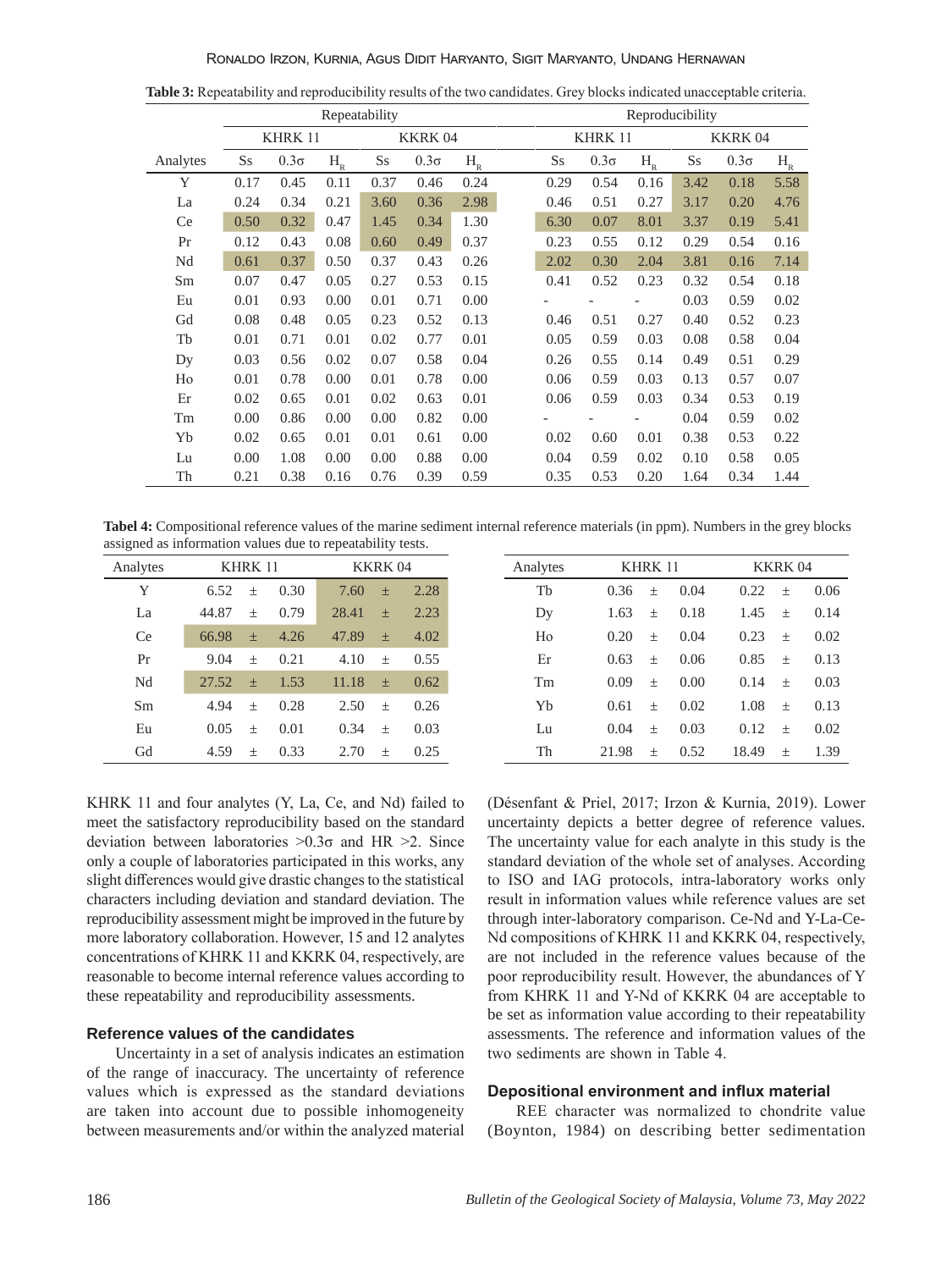process (Figure 2). Ce and Eu anomalies are important on investigating alteration, weathering degree, and changing conditions of oxidation–reduction of the sedimentary zones. These indices are established using Equation 7 and Equation 8 from previous studies (Irzon & Abdullah, 2016; El-Taher *et al.*, 2019; Liu *et al.*, 2019). Ce/Ce\* and Ce<sub>N</sub>, denotes the cerium anomaly and normalized Ce composition respectively.

$$
Ce/Ce^* = \sqrt{Ce_{N}/La_{N}xPr_{N}}
$$
 (Eq. 7)

$$
Eu/Eu^* = \sqrt{Eu_N / Sm_NxGd_N}
$$
 (Eq. 8)

REE pattern of the two candidates is majorly identical with a sharp slope from light-REE through heavy-REE and negative Eu anomaly (Figure 3). Except for Eu and Lu of KHRK11, REEs composition of the studied samples range 1-150 fold of chondrite. However, negative Ce anomaly is shown from KHRK 11 whilst KKRK 04 with a positive one. Eu negative anomaly (Eu/Eu\*) in KHRK 11 (0.04) is much deeper than the other (0.41) to suggest different influx matter and sedimentary conditions. Tropical regions are majorly warm and humid which easily leads to a strong leaching process. Therefore, the lower Eu/Eu\* of KHRK 11 might be associated with a stronger leaching environment than KKRK 04 (Hu *et al.*, 2019). Moreover, the distinction could reflect the more relative abundance of detrital plagioclase feldspar with its more stable  $Eu^{2+}$  complex in KKRK 04 than the other sample (Irzon *et al.*, 2016; Irzon, 2018b; El-Taher *et al.*, 2019; Liu *et al.*, 2019; Lv *et al.*, 2020).

The redox condition of water during marine sediment deposition might be reflected from the enrichment or loss of Ce ions. Positive Ce anomaly is associated with manganese precipitation and hydrolyzation (El-Taher *et al.*, 2019; Liu



**Figure 3:** Chondrite (Boynton, 1984)-normalized REEs distribution pattern of internal reference candidates. Black triangle is KHRK11 while the blue circle is KKRK 04.

*et al.*, 2019). On the other hand,  $Ce^{3+}$  is easily oxidized into Ce4+ in seawater leading to a negative Ce anomaly (Li *et al.*, 2020). Negative Ce anomaly is detected in KHRK 11 whilst KKRK 04 with a slightly positive one. The candidate from suction vessel might be deposited for a longer time than the one from a dredger in a more oxidized condition. Land-based rocks and shoreline erosions could also influence the degree of Ce anomaly and REE content (Ashraf *et al.*, 2016) emphasizing unequal deposition environment and influx mater of the studied samples.

#### **CONCLUSION**

Intra-laboratory and inter-laboratory measurement results of two marine sediments were evaluated in generating internal reference materials. The contents of 15 and 12 analytes in KHRK 11 and KKRK 04, respectively, are acceptable to be set as internal reference values according to the high trueness and precision on reproducibility investigation. Even though poor inter-laboratory result statistics, several elements composition of the candidates are assigned as internal information values on the well intralaboratory assessment. More laboratory collaboration might improve reproducibility evaluation. The internal reference materials are ready to be adapted in future studies of suitable matrices. The two candidates, namely KHRK 11 and KKRK 04, should be deposited in different environments with different influx material regarding their REE characters.

#### **ACKNOWLEDGEMENTS**

The authors thank the Head of the Center for Geological Survey, Bandung for the permission of data publication. We were greatly supported by PT Timah to complete our works on Bangka Island. Thanks also go to Mr. Purnama Sendjaja, Mr. Joko Subandrio, and Mr. Verry Edi Setiawan who helped a lot regarding geological interpretation. Mrs. Irfanny Agustiany S.Sc., Ms. Citra Okta Hagia and Ms. Indah Yuni Prasetyawati assisted us in laboratory works. The Rare Earth Metal Survey Program in the Center for Geological Survey of Indonesia assisted this research financially. We highly appreciate the two anonymous reviewers for providing helpful comments on earlier drafts of the manuscript.

## **AUTHOR CONTRIBUTIONS**

RI designed the experiments, derived the models and analysed the data. K performed the ICP-MS measurements and helped in statistical modelling. RI wrote the manuscript in consultation with ADH, SM, and UH.

## **CONFLICT OF INTEREST**

The authors declare that we have no conflict of interest in this paper.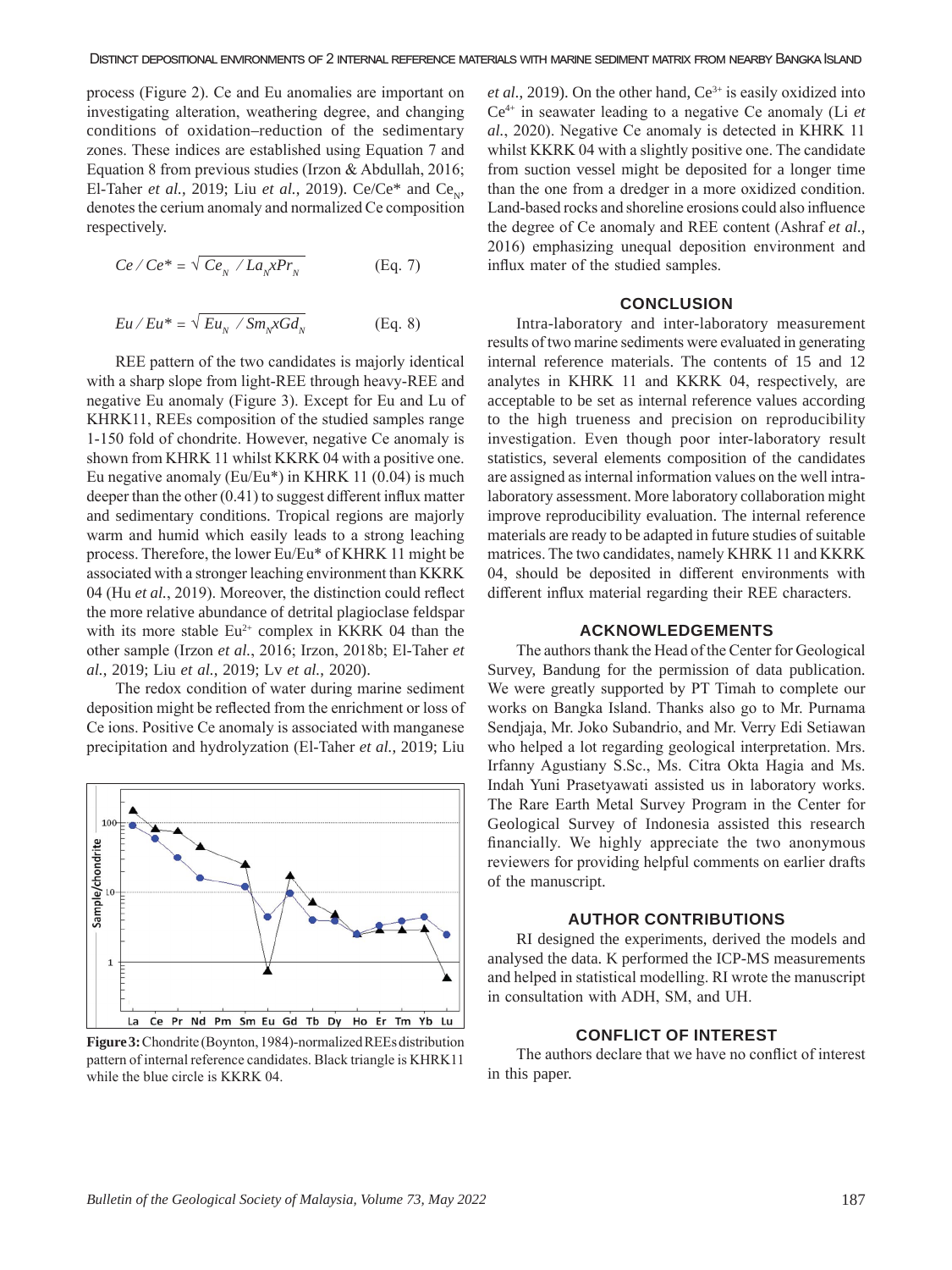#### **REFERENCES**

- Ashraf, A., Saion, E., Gharibshahi, E., Kamari, H.M., Kong, Y.C., Hamzah, M.S. & Elias, M.S., 2016. Rare earth elements in core marine sediments of coastal East Malaysia by instrumental neutron activation analysis. Applied Radiation and Isotopes, 107, 17-23.
- Baydoun, R., El Samad, O., Nsouli, B. & Younes, G., 2018. Method validation for the determination of fraction of modern (F14C) in wood samples using conventional method.Geochronometria, 45(1), 68-73.
- Boynton, W.V., 1984. Cosmochemistry of the rare earth elements: meteorite studies. Developments in Geochemistry, 2, 63-114.
- Christl, M., Vockenhuber, C., Kubik, P.W., Wacker, L., Lachner, J., Alfimov, V. & Synal, H.A., 2013. The ETH Zurich AMS facilities: Performance parameters and reference materials. Nuclear Instruments and Methods in Physics Research Section B: Beam Interactions with Materials and Atoms, 294, 29-38.
- Désenfant, M. & Priel, M., 2017. Reference and additional methods for measurement uncertainty evaluation. Measurement, 95, 339-344.
- Eichbaum, K., Brinkmann, M., Nuesser, L., Gembé, C., Ohlig, M., Buchinger, S., Reifferscheid, G., Hecker, M., Giesy, J.P. & Hollert, H., 2018. In vitro tools for the toxicological evaluation of sediments and dredged materials: intra-and inter-laboratory comparisons of chemical and bioanalytical methods. Environmental Science and Pollution Research, 25(5), 4037-4050.
- El-Taher, A., Badawy, W.M., Khater, A.E. & Madkour, H.A., 2019. Distribution patterns of natural radionuclides and rare earth elements in marine sediments from the Red Sea, Egypt.Applied Radiation and Isotopes, 151, 171-181.
- Gamaletsos, P.N., Godelitsas, A., Filippidis, A. & Pontikes, Y., 2019. The rare earth elements potential of Greek bauxite active mines in the light of a sustainable REE demand. Journal of Sustainable Metallurgy, 5(1), 20-47.
- Ghani, A.A., Shahjamal, M., Fatt, N.T., Ismail, N.E.H., Tarmizi, M., Zulkifley, M., Islami, N., Xiang, Q.L., Abu Bakar, A.F., Hassan, M.H.A., Aziz, J.H.A. & Masor, A.F., 2019. Ce anomaly in I-type granitic soil from Kuantan, Peninsular Malaysia: Retention of zircon in the weathering product. Sains Malaysiana, 48(2), 309-315.
- Golev, A., Scott, M., Erskine, P.D., Ali, S.H. & Ballantyne, G.R., 2014. Rare earths supply chains: Current status, constraints and opportunities. Resources Policy, 41, 52-59.
- Hackley, P.C., Araujo, C.V., Borrego, A.G., Bouzinos, A., Cardott, B.J., Cook, A.C., Eble, C., Flores, D., Gentzis, T., Gonçalves, P.A., Filho, J.C.M., Hamor-Vido, M., Jelonek, I., Kommeren, K., Knowles, W., Kus, J., Mastalerz, M., Menezes, T.R., Newman, J., Oikonomopoulos, I.K., Pawlewicz, M., Pickel, W., Potter, J., Ranasinghe, P., Read, H., Reyes, J., Rodriguez, G.D.L.R., de Souza, I.V.A.V., Suarez-Ruiz, I., Sýkorov, I. & Valentine, B.J., 2015. Standardization of reflectance measurements in dispersed organic matter: Results of an exercise to improve interlaboratory agreement. Marine and Petroleum Geology, 59, 22-34.
- Horstwood, M.S., Košler, J., Gehrels, G., Jackson, S.E., McLean, N.M., Paton, C., Pearson, N.J., Sircombe, K., Sylvester, P., Vermeesch, P., Bowring, J.F., Condon, D.J. & Schoene, B., 2016. Community‐derived standards for LA‐ICP‐MS U‐(Th‐) Pb geochronology–Uncertainty propagation, age interpretation

and data reporting.Geostandards and Geoanalytical Research, 40(3), 311-332.

- Hu, G., Lin, C., Yang, Q., Yan, Y., Huang, H., Yu, R., Cui, J. & Yan, Y., 2019. Distribution and source appointment of rare earth elements in offshore sediments of Western Xiamen Bay, Southeast China. Journal of Geochemical Exploration, 201, 31-39.
- Irzon, R. & Abdullah, B., 2016 Geochemistry of ophiolite complex in North Konawe, Southeast Sulawesi. Eksplorium: Buletin Pusat Teknologi Bahan Galian Nuklir, 37(2), 101-114.
- Irzon, R., Syafri, I., Hutabarat, J. & Sendjaja, P., 2016. REE comparison between Muncung Granite samples and their weathering products, Lingga Regency, Riau Islands. Indonesian Journal on Geoscience, 3(3), 149-161.
- Irzon, R., 2017. Pembuatan material acuan internal berupa batuan pada zona kaolinisasi dari Kokap Kulon Progo menggunakan ICP-MS. Jurnal Standardisasi, 19(2), 103-112. (in Bahasa).
- Irzon, R., 2018a. Penentuan nilai komposisi acuan standar geokimia internal dengan matriks andesit dari Hargorejo, Kulon Progo. Jurnal Standardisasi, 20(2), 107-118. (in Bahasa).
- Irzon, R., 2018b. Comagmatic andesite and dacite in Mount Ijo, Kulonprogo: A geochemistry perspective. Jurnal Geologi dan Sumberdaya Mineral, 19(4), 221-231.
- Irzon, R. & Kurnia, K., 2019. Penajaman nilai acuan standar internal SS Pang 10 melalui uji banding laboratorium. Jurnal Standardisasi, 21(2), 125-134. (in Bahasa).
- Irzon, R., Syafri, I., Ghani, A.A., Prabowo, A., Hutabarat, J. & Sendjaja, P., 2020. Petrography and geochemistry of the Pinkish Lagoi Granite, Bintan Island: Implication to magmatic differentiation, classification, and tectonic history. Bulletin of the Geological Society of Malaysia, 69, 27-37.
- Jochum, K.P., Weis, U., Schwager, B., Stoll, B., Wilson, S.A., Haug, G.H., Andreae, M.O. & Enzweiler, J., 2016. Reference values following ISO guidelines for frequently requested rock reference materials.Geostandards and Geoanalytical Research, 40(3), 333-350.
- Kamaruzzaman, B.Y., Nurulnadia, M.Y., Azhar, N.M.S, Shahbudin, S. & Joseph, B., 2011. Vertical variation of lead, copper and manganese in core sediments collected from Tanjung Lumpur mangrove forest, Pahang, Malaysia. Sains Malaysiana, 4, 827-830.
- König, S., Luguet, A., Lorand, J.P., Wombacher, F. & Lissner, M., 2012. Selenium and tellurium systematics of the Earth's mantle from high precision analyses of ultra-depleted orogenic peridotites. Geochimica et Cosmochimica Acta, 86, 354-366.
- Kozlova, E.A., Korobkina, T.P. & Vorontsov, A.V., 2009. Overall water splitting over  $Pt/TiO_2$  catalyst with  $Ce^{3+}/Ce^{4+}$  shuttle charge transfer system. International Journal of Hydrogen Energy, 34(1), 138-146.
- Li, J., Sun, C., Jiang, F., Gao, F. & Zheng, Y., 2020. Distribution pattern and geochemical analysis of rare earth elements in deep-ocean sediments.Journal of Oceanology and Limnology, 39(1), 79-88.
- Liu, J., Song, J., Yuan, H., Li, X., Li, N. & Duan, L., 2019. Rare earth element and yttrium geochemistry in sinking particles and sediments of the Jiaozhou Bay, North China: Potential proxy assessment for sediment resuspension.Marine Pollution Bulletin, 144, 79-91.
- Lv, D., Fan, W., Ejembi, J.I., Wu, D., Wang, D., Li, Z., Li, J. & Li, P., 2020. Depositional environments of limestones from the Taiyuan Formation in the North China Block interpreted from